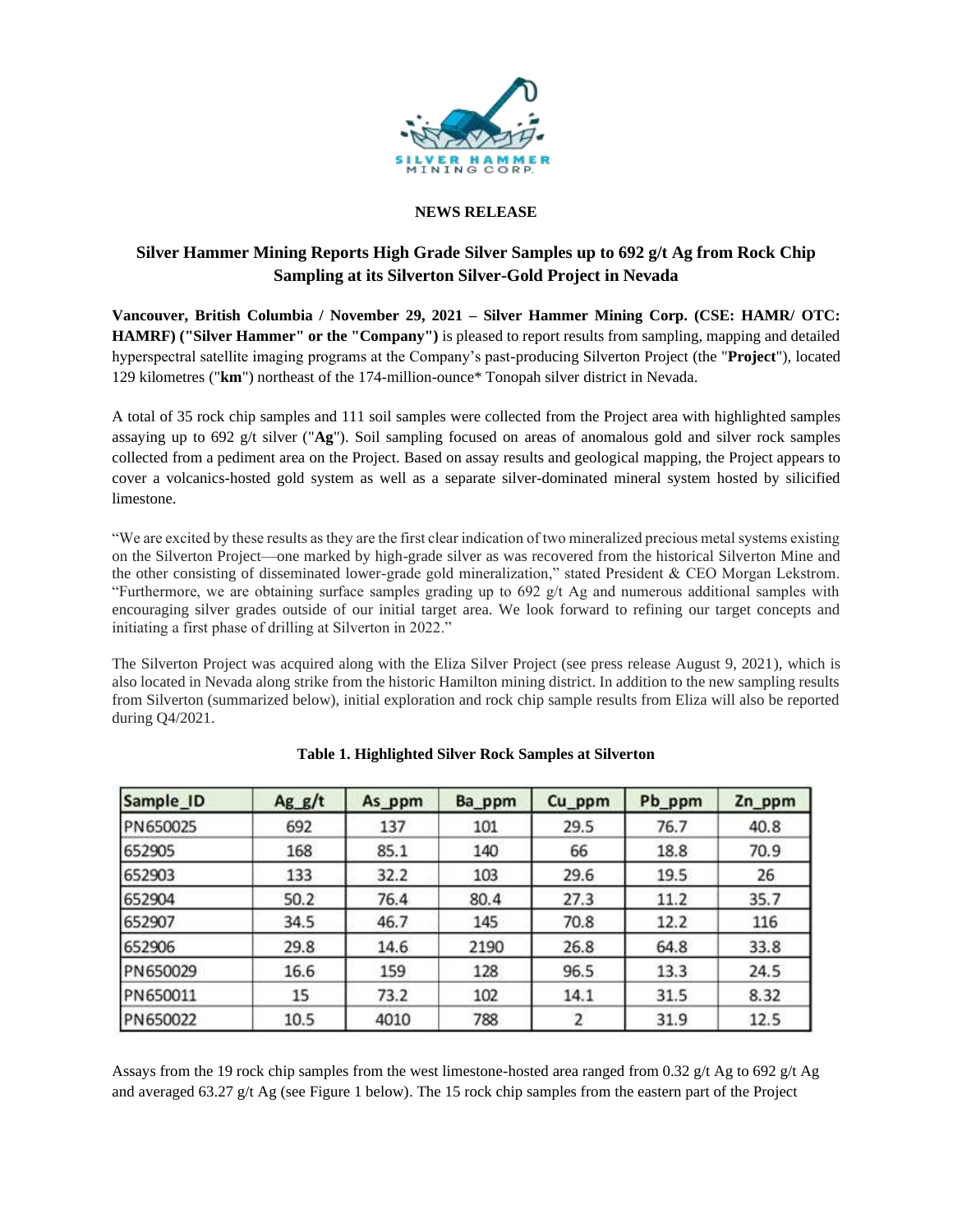ranged from 0.009 to 15.0 and averaged 3.17 g/t Ag. Previously released samples from the eastern section of the Project believed to host the gold system indicate ranges from 0.06 g/t to 6.1 g/t gold Au.

| Silverton - Limestone Hosted Study |        |          |        |        |        |        |        |
|------------------------------------|--------|----------|--------|--------|--------|--------|--------|
| Sample_ID                          | Ag g/t | Au $g/t$ | Cu ppm | Mo_ppm | Pb_ppm | Sb_ppm | Zn_ppm |
| Average                            | 63.27  | 0.06     | 25.54  | 3.3    | 20.10  | 57.09  | 31.5   |
| Max                                | 692    | 0.27     | 96.5   | 6.26   |        | 181    | 116    |
| <b>Correlation</b>                 |        |          |        |        |        |        |        |
| <b>Coefficient to Ag</b>           | 1.000  | 0.282    | 0.157  | 0.245  | 0.714  | 0.535  | 0.196  |

**Table 2: Showing good correlations to limestone for silver**

A review of 19 samples on the west side, or limestone-hosted area, showed good correlation between Ag, lead (Pb) and antimony (Sb). This area contained the highest Ag results, and the best correlations to pathfinder elements such as Pb and Sb.

Since acquiring the Silverton property in September, the Company has moved quickly to expand its geological understanding through sampling and geochemistry programs. The rock sampling program has outlined two potential systems suitable for further targeted exploration: the expansion of the historic silver mine and potential high-grade surrounding area and a new potential gold system.



**Figure 1. Silverton Silver Samples**